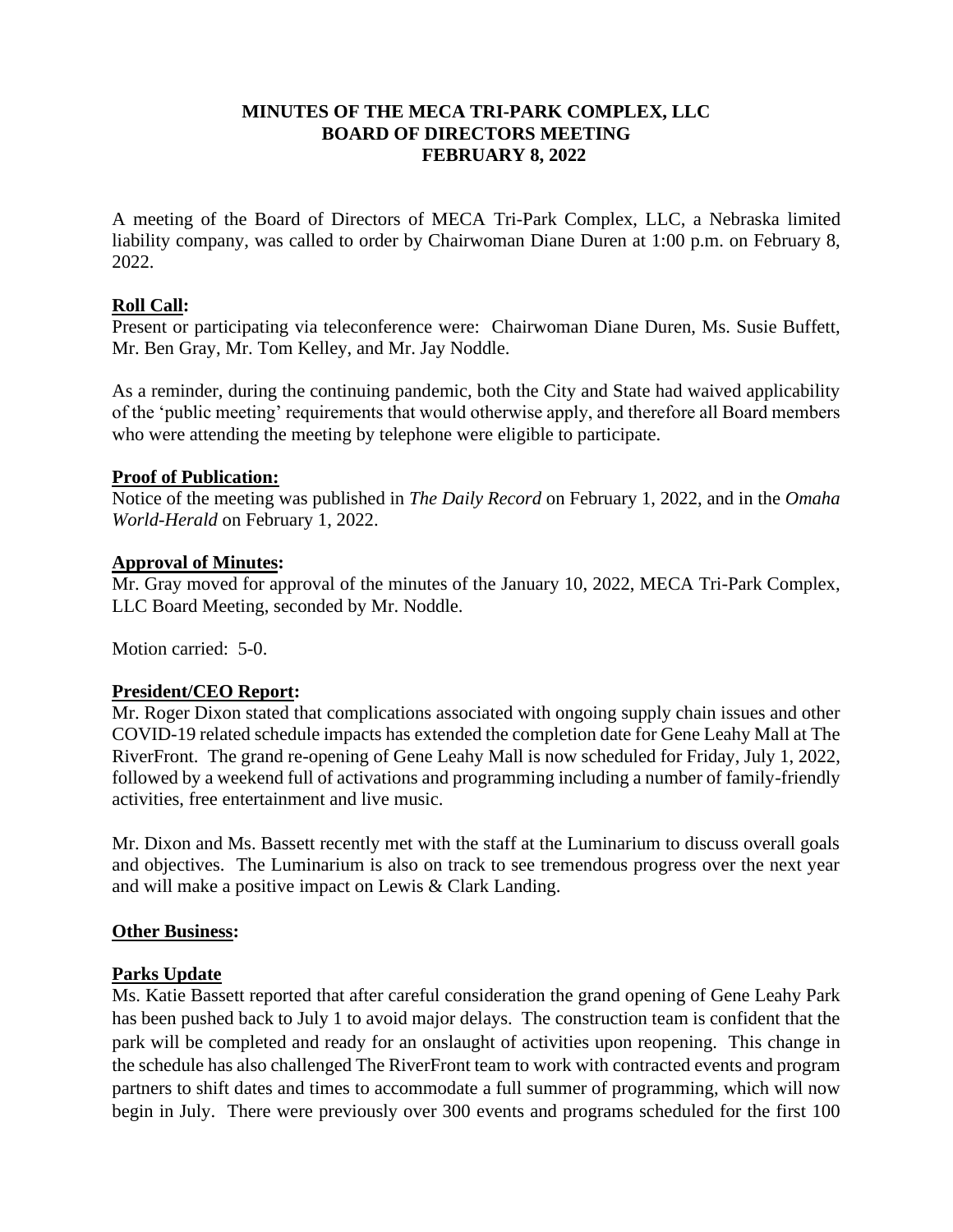days of the grand reopening of Gene Leahy Mall. The team is working to maintain the same level of activation with the modified date.

A scaffolding structure is being placed around the Performance Pavilion so the amenity can be painted before the installation of perforated overhead panels. Progress continues on the installation of wood details and shade structures. Water proofing of the cascades has begun in preparation for granite cladding to be installed. Miller Electric is currently pulling the tens of miles of cabling that is necessary for electrical and communication components around the park.

The team continues to be a good partner and coordinate with the many projects happening in parallel to The RiverFront. There were several meetings in the last month with the Kiewit Luminarium team, looking forward to continuing the long-term partnership as both entities begin building their operating teams.

Schedule procurement and staffing continue to be a focus for both the construction and operating teams as MECA prepares for a busy spring and summer schedule.

Ms. Bassett was happy to announce the newest additions to The RiverFront team - Mr. Bill Pickett, the Director of Events and Programming, and Mr. Sidney Gnann, Director of Operations both began just after the first of the year.

Chairwomen Duren inquired about the status of the special lighting feature for Gene Leahy Mall. Ms. Bassett replied that the project is moving along in parallel with the electrical and telecommunications structures to be fully operational by July 1.

# **Public Relations Update**

Ms. Kristyna Engdahl stated the Gene Leahy Mall delay announcement had pickup across the board, with representation on all local channels, radio, the Omaha World-Herald and out of market media. Immediately following the internal decision, notice of the reopening date was distributed via press release, directly to identified stakeholders, via email to newsletter subscribers and on MECA's social media platforms.

A history of transparency has been established with this project and being upfront about all developments demonstrates MECA's commitment to the community. The feedback on the opening delay was mixed, but many seemingly understood the dilemma that entities across the country are experiencing with supply chain issues and demand.

Also, within the last month, MECA and KANEKO held a joint media availability to unveil the first art piece destined for the Gene Leahy Mall Sculpture Garden. This also received pickup from all local major media outlets; stories in the *Omaha World-Herald* and on KVNO (Nebraska Public Radio) with featured interviews with the artist James Surls. It was a positive announcement for the project and an effective means for generating excitement. This story also helped MECA to explain the partnership with, and programming that, KANEKO will provide at The RiverFront.